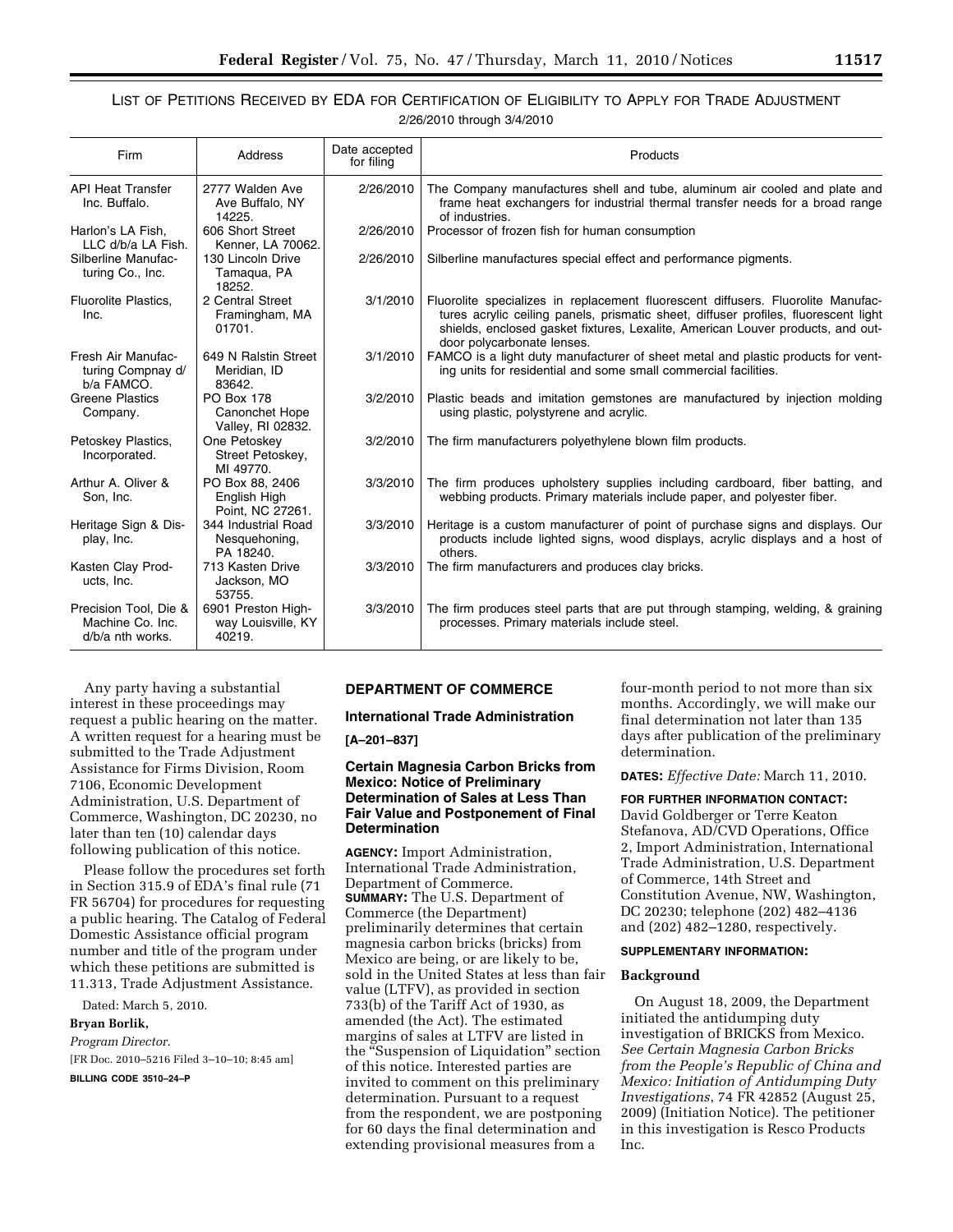The Department set aside a period of time for parties to raise issues regarding product coverage and encouraged all parties to submit comments within 20 calendar days of publication of the *Initiation Notice. See Initiation Notice*, 74 FR at 42853. *See also Antidumping Duties; Countervailing Duties*, 62 FR 27296, 27323 (May 19, 1997). For further details, see the "Scope" Comments'' section of this notice, below. The Department also set aside a time for parties to comment on product characteristics for use in the antidumping duty questionnaire. During September 2009, we received product characteristic comments from the petitioner and RHI–Refmex S.A. de C.V. (Refmex), a Mexican producer and exporter of the subject merchandise. For an explanation of the product– comparison criteria used in this investigation, see the ''Product Comparisons'' section of this notice, below.

On September 29, 2009, the International Trade Commission (ITC) published its affirmative preliminary determination that there is a reasonable indication that imports of bricks from Mexico are materially injuring the U.S. industry, and the ITC notified the Department of its finding. *See Certain Magnesia Carbon Bricks form China and Mexico*, 74 FR 49889 (September 29, 2009); *see also* ''Investigation No. 701– TA–468 and 731–TA–1166–67 (Preliminary),'' USITC Publication 4100 (September 2009).

On September 29, 2009, we selected Refmex as the sole mandatory respondent in this investigation. *See*  Memorandum entitled: ''Antidumping Duty Investigation of Certain Magnesia Carbon Bricks from Mexico - Selection of Respondents for Individual Review,'' dated September 29, 2009. We subsequently issued the antidumping questionnaire to Refmex on September 30, 2009. Refmex submitted responses to sections A (*i.e.*, the section covering general information about the company), B (*i.e.*, the section covering comparison market sales) and C (*i.e.*, the section covering U.S. sales) of the antidumping duty questionnaire on November 23, 2009. We issued supplemental section A, B, and C questionnaires, to which Refmex responded during January and February 2010.

On December 8, 2009, the petitioner made a timely request pursuant to section  $733(c)(1)(A)$  of the Act and 19 CFR 351.205(e) for a 50-day postponement of the preliminary determination. Pursuant to section 733(c)(1)(A) of the Act, the Department postponed the preliminary

determination of this investigation until February 24, 2010. *See Certain Magnesia Carbon Bricks from the People's Republic of China and Mexico: Postponement of Preliminary Determinations of Antidumping Duty Investigations*, 74 FR 66954 (December 17, 2009). As explained in the memorandum from the Deputy Assistant Secretary for Import Administration, the Department has exercised its discretion to toll deadlines for the duration of the closure of the Federal Government from February 5, through February 12, 2010. Thus, all deadlines in this segment of the proceeding have been extended by seven days. The revised deadline for the preliminary determination of this investigation is now March 3, 2010. *See*  Memorandum to the Record regarding ''Tolling of Administrative Deadlines As a Result of the Government Closure During the Recent Snowstorm,'' dated February 12, 2010.

On December 11, 2009, the petitioner alleged that Refmex made comparison– market sales of bricks at prices below the cost of production (COP) during the period of investigation (POI).

On January 6, 2010, we initiated an investigation to determine whether Refmex made comparison–market sales of bricks at prices below the COP during the POI. *See* Memorandum entitled ''The Petitioner's Allegation of Sales Below the Cost of Production for RHI RefMex S.A. de C.V.,'' dated January 6, 2010. As a result, we requested that Refmex respond to section D of the questionnaire (*i.e.*, the section covering COP and constructed value (CV)). *See*  Memorandum entitled: ''Telephone Conversation with RHI–Refmex Counsel on Initiation of COP Investigation and Submission of Response to Section D of the Department's Questionnaire,'' dated January 7, 2010. We issued a supplemental section D questionnaire to Refmex in February 2010, and received a response later that month.

The petitioner submitted comments for consideration with respect to the preliminary determination on February 12, 2010. Refmex responded to those comments on February 17, 2010.

On February 17, 2010, Refmex requested that, in the event of an affirmative preliminary determination in this investigation, the Department: 1) postpone its final determination by 60 days, in accordance with 735(a)(2)(A) of the Act and 19 CFR 351.210(b)(2)(ii); and 2) extend the application of the provisional measures prescribed under 19 CFR 351.210(e)(2) from a four-month period to a six-month period. For further discussion, see the ''Postponement of Final Determination

and Extension of Provisional Measures'' section of this notice, below.

#### **Period of Investigation**

The POI is July 1, 2008, to June 30, 2009. This period corresponds to the four most recent fiscal quarters prior to the month of the filing of the petition. *See* 19 CFR 351.204(b)(1).

# **Scope of Investigation**

The merchandise under investigation consists of certain chemically–bonded (resin or pitch), magnesia carbon bricks with a magnesia component of at least 70 percent magnesia (MgO) by weight, regardless of the source of raw materials for the MgO, with carbon levels ranging from trace amounts to 30 percent by weight, regardless of enhancements (for example, magnesia carbon bricks can be enhanced with coating, grinding, tar impregnation or coking, high temperature heat treatments, anti–slip treatments or metal casing) and regardless of whether or not antioxidants are present (for example, antioxidants can be added to the mix from trace amounts to 15 percent by weight as various metals, metal alloys, and metal carbides). Certain magnesia carbon bricks that are the subject of this investigation are currently classifiable under subheadings 6902.10.10.00, 6902.10.50.00, 6815.91.00.00, and 6815.99 of the Harmonized Tariff Schedule of the United States (HTSUS). While HTSUS subheadings are provided for convenience and customs purposes, the written description is dispositive.

#### **Scope Comments**

In accordance with the preamble to the Department's regulations (*see Antidumping Duties; Countervailing Duties*, 62 FR 27296, 27323 (May 19, 1997)), in our *Initiation Notice* we set aside a period of time for parties to raise issues regarding product coverage, and encouraged all parties to submit comments within 20 calendar days of publication of the *Initiation Notice*. On September 8, 2009, Pilkington North America Inc. (PNA), a U.S. importer of BRICKS from the People's Republic of China (PRC) and Mexico, filed comments concerning the scope of this investigation and the concurrent antidumping duty and countervailing duty investigations of certain magnesia carbon bricks from the PRC. In its submission, PNA requested that the Department amend the scope of these investigations to exclude ceramic– bonded magnesia bricks with or without trace amounts of carbon, or clarify that this product is outside the scope of these investigations. According to PNA, the ceramic–bonded magnesia bricks it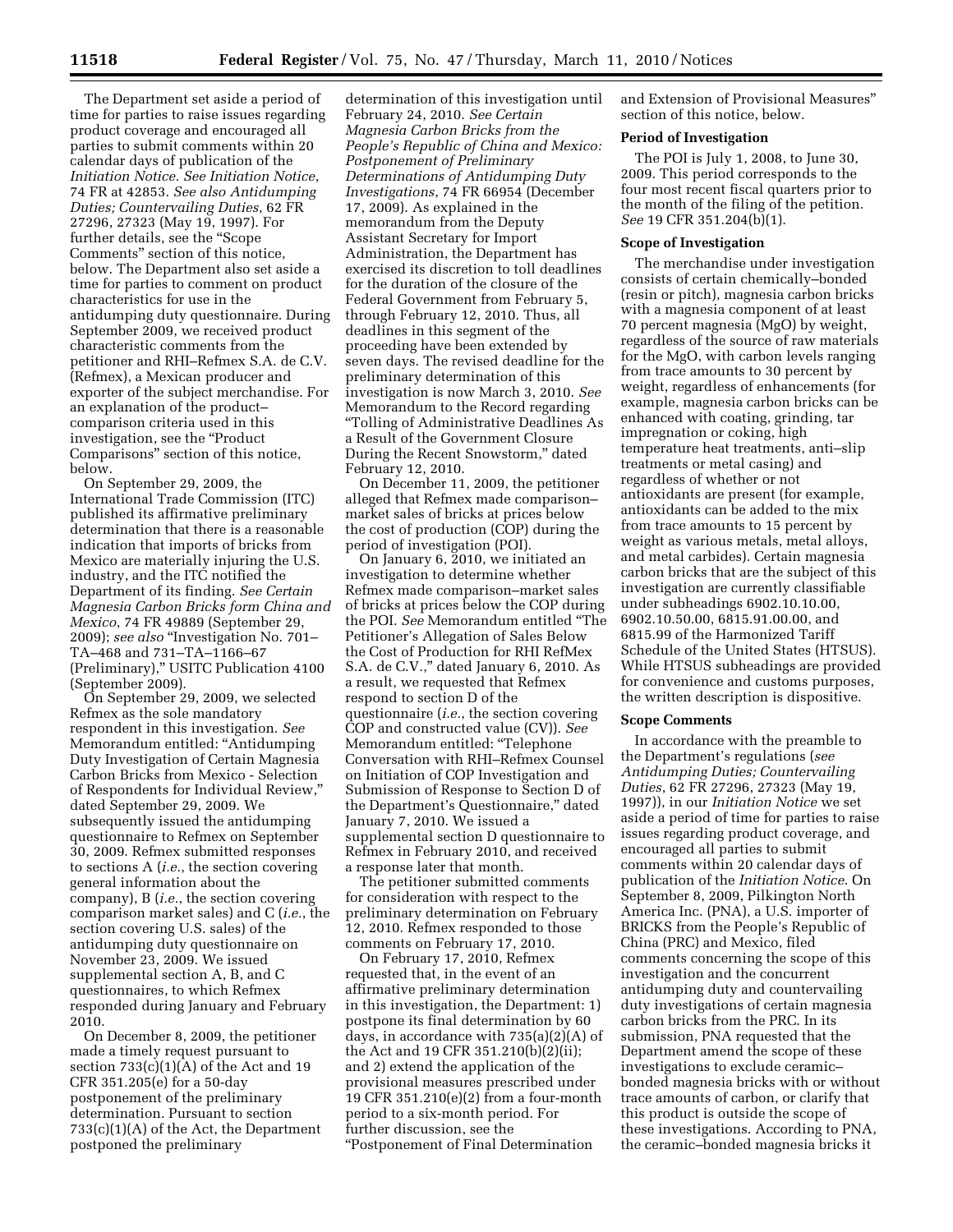imports are clearly not within the intended scope of these investigations. The petitioner did not file comments on PNA's submission. On February 24, 2010, the Department issued a memorandum confirming that ceramic bonded magnesia bricks are not included in the scope of the investigations. *See* Memorandum entitled ''Certain Magnesia Carbon Bricks from the People's Republic of China and Mexico: Scope Comments.''

# **Product Comparisons**

We have taken into account the comments that were submitted by the interested parties concerning product– comparison criteria. In accordance with section 771(16) of the Act, all products produced by the respondent covered by the description in the ''Scope of Investigation'' section, above, and sold in Mexico during the POI are considered to be foreign like product for purposes of determining appropriate product comparisons to U.S. sales. We have relied on six criteria to match U.S. sales of subject merchandise to comparison– market sales of the foreign like product: 1) magnesium oxide content range, 2) fused magnesia content range, 3) antioxidants, 4) carbon content range, 5) post–molding treatments, and 6) additives. Where there were no sales of identical merchandise in the home market made in the ordinary course of trade to compare to U.S. sales, we compared U.S. sales to sales of the next most similar foreign like product on the basis of the characteristics listed above, which were made in the ordinary course of trade.

### **Fair Value Comparisons**

To determine whether Refmex' sales of bricks from Mexico to the United States were made at LTFV, we compared the constructed export price (CEP) to normal value (NV), as described in the ''Constructed Export Price'' and ''Normal Value'' sections of this notice. In accordance with section 777A(d)(1) of the Act, we compared POI weighted–average CEPs to POI weighted–average NVs.

In addition to selling bricks to unaffiliated customers, Refmex reported that it ships some subject merchandise in the U.S. and Mexican markets under ''Full Line Service Contracts.'' Under these contracts, Refmex claims that it or its affiliates consume bricks as part of broader service agreements with their customers. Refmex did not include bricks shipped in conjunction with these service contracts in its sales listings. Refmex claimed that the quantity of bricks shipped in these instances constitutes a relatively small

percentage of the total quantity of bricks shipped to U.S. and Mexican customers during the POI. Refmex also claimed that, in fulfilling these contracts, it does not generate invoices specifying a quantity or price for the bricks shipped, and, thus, does not record sales of bricks in its accounting system. Rather, customers pay Refmex or its affiliates based on other terms specified in the contracts.

Our analysis of the information Refmex provided, including examples of Full Line Service Contracts, supports Refmex' representations regarding the complexity of assigning values to the bricks shipped in the fulfillment of these contracts. Based on this analysis and Refmex' claim that the shipment of bricks in fulfillment of these contracts constitutes a relatively small percentage of the total bricks shipped to U.S. customers during the POI, we have excluded bricks consumed under these circumstances in both the home and U.S. markets from our margin analysis.

# **Constructed Export Price**

Pursuant to section 772(b) of the Act, we calculated CEP for those sales where the subject merchandise was first sold in the United States after the date of importation by or for the account of the producer or exporter, or by a seller affiliated with the producer or exporters, to a purchaser not affiliated with the producer or exporter. In addition, we calculated CEP for those sales where the subject merchandise was first sold in the United States before the date of importation by Refmex' affiliate, Veitsch–Radex America, Inc., located in Mokena, Illinois (VRA), to unaffiliated purchasers. Refmex classified these latter sales as export price (EP) sales because it initially reported that these sales were made outside the United States by its affiliate Veitsch–Radex America, Inc., located in Burlington, Ontario, Canada (VRC). Subsequently, Refmex clarified that these sales were made in the United States by VRA. Accordingly, we have reclassified them as CEP sales because the merchandise was sold in the United States, before importation, by a seller affiliated with the producer or exporter to a purchaser not affiliated with the producer or exporter, consistent with section 772(b) of the Act. *See, e.g., Stainless Steel Bar From Brazil: Preliminary Results of Antidumping Duty Administrative Review*, 74 FR 10022, 10023 (March 9, 2009), unchanged in *Stainless Steel Bar From Brazil: Final Results of Antidumping Duty Administrative Review*, 74 FR 33995 (July 14, 2009); and *Certain Cut– to-Length Carbon–Quality Steel Plate* 

*Products From the Republic of Korea: Preliminary Results of Antidumping Duty Administrative Review and Intent To Rescind Administrative Review in Part*, 72 FR 65701, 65703–04 (November 23, 2007), unchanged in *Certain Cut–to-Length Carbon–Quality Steel Plate Products From the Republic of Korea: Final Results of Antidumping Duty Administrative Review and Rescission of Administrative Review in Part*, 73 FR 15132 (March 21, 2008).

We based CEP on the packed, ex– warehouse or delivered prices to unaffiliated purchasers in the United States. Where appropriate, we adjusted prices for billing adjustments, discounts and rebates. We made deductions for movement expenses, in accordance with section  $772(c)(2)(A)$  of the Act; these expenses included, where appropriate, inland freight from the plant to the U.S. warehouse, U.S. brokerage and handling expenses (including customs fees), pre– sale warehousing expenses, and U.S. inland freight from the warehouse to the customer. In accordance with section 772(d)(1) of the Act and 19 CFR 351.402(b), we deducted those selling expenses incurred by or for the account of the producer or exporter in selling the subject merchandise, which are associated with commercial activities in the United States, no matter where or when paid, including direct selling expenses (*i.e.*, credit expenses, technical service expenses, and warranty expenses), and indirect selling expenses (including inventory carrying costs). We also deducted from CEP an amount for profit, in accordance with sections 772(d)(3) and (f) of the Act.

### **Normal Value**

# *A. Home Market Viability and Comparison–Market Selection*

To determine whether there is a sufficient volume of sales in the home market to serve as a viable basis for calculating NV (*i.e.*, the aggregate volume of home market sales of the foreign like product is equal to or greater than five percent of the aggregate volume of U.S. sales), we compared Refmex' volume of home market sales of the foreign like product to its volume of U.S. sales of the subject merchandise. *See* section 773(a)(1)(C) of the Act. Based on this comparison, we determined that Refmex had a viable home market during the POI. Consequently, we based NV on home market sales.

### *B. Level of Trade*

In accordance with section  $773(a)(1)(B)$  of the Act, to the extent practicable, we determine NV based on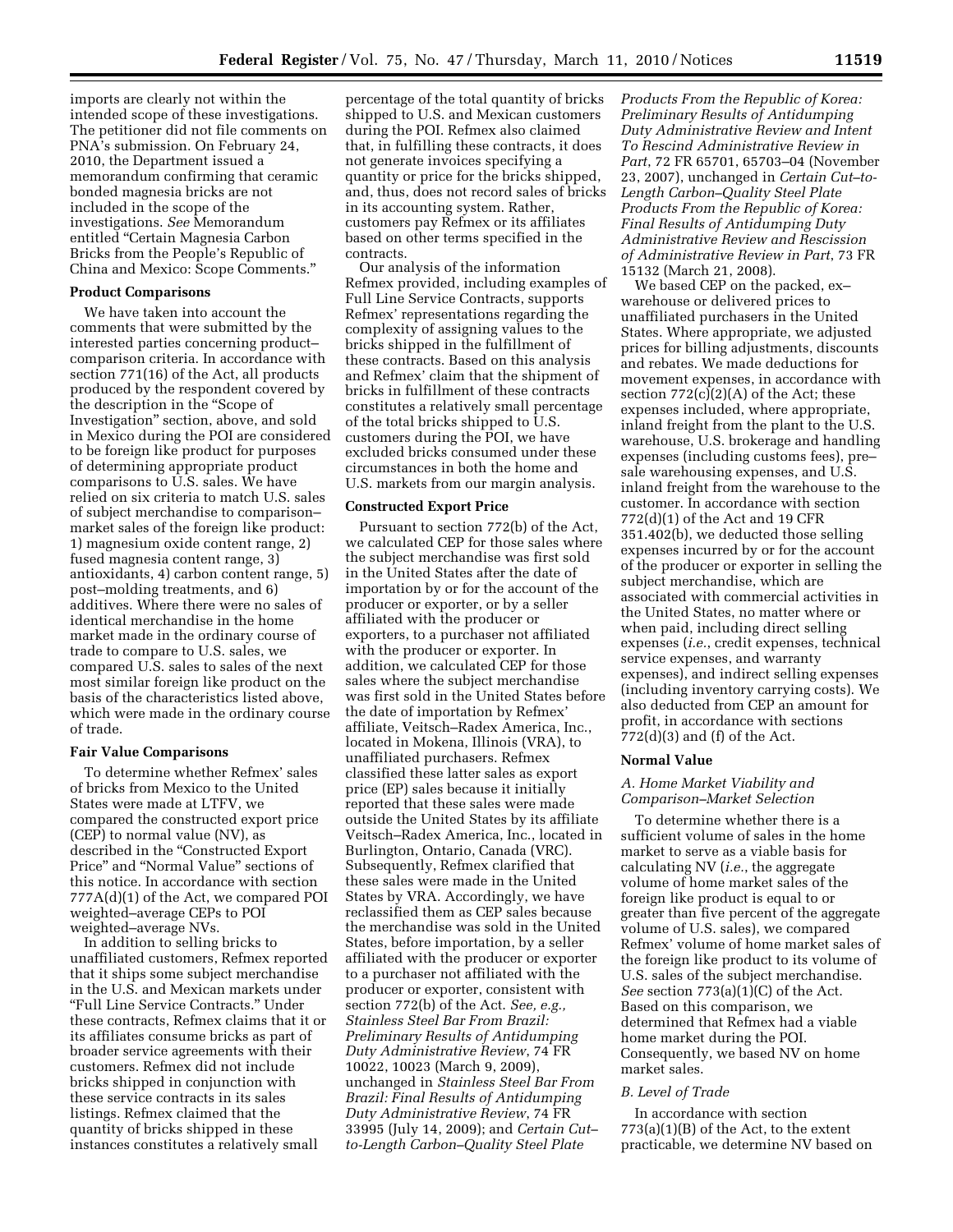sales in the comparison market at the same level of trade (LOT) as the EP or CEP. Pursuant to 19 CFR 351.412(c)(1), the NV LOT is based on the starting price of the sales in the comparison market or, when NV is based on constructed value, the starting price of the sales from which we derive selling, general and administrative expenses, and profit. For EP sales, the U.S. LOT is based on the starting price of the sales in the U.S. market, which is usually from exporter to importer. For CEP sales, the U.S. LOT is based on the starting price of the U.S. sales, as adjusted under section 772(d) of the Act, which is from the exporter to the importer.

To determine whether NV sales are at a different LOT than EP or CEP sales, we examine stages in the marketing process and selling functions along the chain of distribution between the producer and the unaffiliated customer. *See* 19 CFR 351.412(c)(2). If the comparison–market sales are at a different LOT, and the difference affects price comparability, as manifested in a pattern of consistent price differences between the sales on which NV is based and comparisonmarket sales at the LOT of the export transaction, we make an LOT adjustment under section 773(a)(7)(A) of the Act. For CEP sales, if the NV level is more remote from the factory than the CEP level and there is no basis for determining whether the difference in levels between NV and CEP affects price comparability, we adjust NV under section 773(a)(7)(B) of the Act (the CEP– offset provision). *See Notice of Final Determination of Sales at Less Than Fair Value: Certain Cut–to-Length Carbon Steel Plate from South Africa*, 62 FR 61731, 61732 - 61733 (November 19, 1997) (*Plate from South Africa)*.

In this investigation, we obtained information from Refmex regarding the marketing stages involved in making its reported home market and U.S. sales, including a description of the selling activities performed by the respondent and its affiliates for each channel of distribution.

Refmex reported that it made all sales in the U.S. market to end–users. For CEP sales, Refmex reported that its affiliate VRA, supported by another affiliate, VRC, made sales through five channels of distribution: 1) direct shipments from the Mexican plant to the U.S. customer; 2) ex–U.S. warehouse; 3) delivered to the U.S. customer from a U.S. warehouse; 4) on consignment basis ex–U.S. warehouse; and 5) on consignment basis delivered to the U.S. customer from a U.S. warehouse.

Because all of Refmex' U.S. sales were CEP sales, we examined only the selling functions performed by Refmex for these sales, not the selling functions performed by its affiliates, consistent with our normal practice. *See Plate from South Africa*, 62 FR at 61732. We found that the only selling functions that Refmex performed for all CEP sales were packing, inventory maintenance (*i.e.*, in Mexico prior to shipment to the U.S. customer or to U.S. warehouses for resale by Refmex affiliates to unaffiliated U.S. customers), and order input/processing. The selling functions performed for all CEP sales were identical. Therefore, we determined that all CEP sales constituted one LOT.

With respect to home market sales, Refmex reported that sales were made to end users through two channels of distribution: 1) direct to customers; and 2) consignment sales from consignment inventories. We examined the reported selling activities and found that Refmex performed the following selling functions for both sales channels in the home market: sales forecasting, strategic/economic planning, engineering services, sales promotion, packing, inventory maintenance, order input/processing, direct sales personnel, sales/marketing support, market research, technical assistance, granting of rebates, after–sales services, and freight and delivery arrangements. Furthermore, we found that Refmex performed most of these selling functions at the same relative level of intensity for all customers in the comparison market. While we note some difference in intensity in the inventory maintenance activity between direct sales and consignment sales, this difference alone is not sufficient to warrant a finding that the two sales channels constitute different LOTs in the home market. Therefore, based on our overall analysis, we found that all home market sales constituted one LOT.

In comparing the home market LOT to the CEP LOT, we found that the selling activities performed by Refmex for its CEP sales, as described above, were significantly fewer than the selling activities that it performed for its home market sales. Therefore, Refmex provided many more selling functions for its home market sales than it provided for its CEP sales, thus making the home market LOT more advanced than the CEP LOT.

Based on the above, we could not match CEP sales to sales at the same LOT in the home market, nor could we determine an LOT adjustment based on Refmex' home market sales because there is only one LOT in the home market. Therefore, it is not possible to

determine if there is a pattern of consistent price differences between the sales on which NV is based and home market sales at the LOT of the export transaction. *See* section 773(a)(7)(A) of the Act. Furthermore, we have no other information that provides an appropriate basis for determining an LOT adjustment. Consequently, because the data available do not form an appropriate basis for making an LOT adjustment, even though the home market LOT is at a more advanced stage of distribution than the CEP LOT, we made a CEP offset to NV in accordance with section 773(a)(7)(B) of the Act. The CEP offset is calculated as the lesser of: (1) the indirect selling expenses incurred on the home market sales, or (2) the indirect selling expenses deducted from the starting price in calculating CEP. *See id*.

### *C. Cost of Production Analysis*

#### 1. Calculation of Cost of Production

In accordance with section 773(b)(3) of the Act, we calculated COP based on the sum of the cost of materials and fabrication for the foreign like product, plus an amount for general and administrative expenses (G&A) and interest expenses (see ''Test of Home Market Sales Prices'' section below for treatment of home market selling expenses and packing costs). We relied on the COP data submitted by Refmex in its January 27, 2010, response to section D of the questionnaire, except where noted below.

We excluded packing expenses from the denominators of the reported G&A and interest expense ratios. In addition, we revised the numerator of the interest expense ratio to exclude the interest income offset, because Refmex did not demonstrate that this income was generated from certain short–term interest–bearing assets. We applied the revised ratios to Refmex' reported total cost of manufacturing to determine the revised G&A and financial interest expenses. *See* Memorandum entitled ''Cost of Production and Constructed Value Calculation Adjustment RHI– Refmex S.A. de C.V.," dated March 3, 2010.

For the preliminary determination, we have relied upon the POI weighted– average COP Refmex reported. However, depending on the extent to which production costs changed throughout the cost reporting period, we are considering whether it is more appropriate to use the Department's alternative cost averaging methodology for the final determination. Accordingly, we have requested product–specific quarterly cost information from Refmex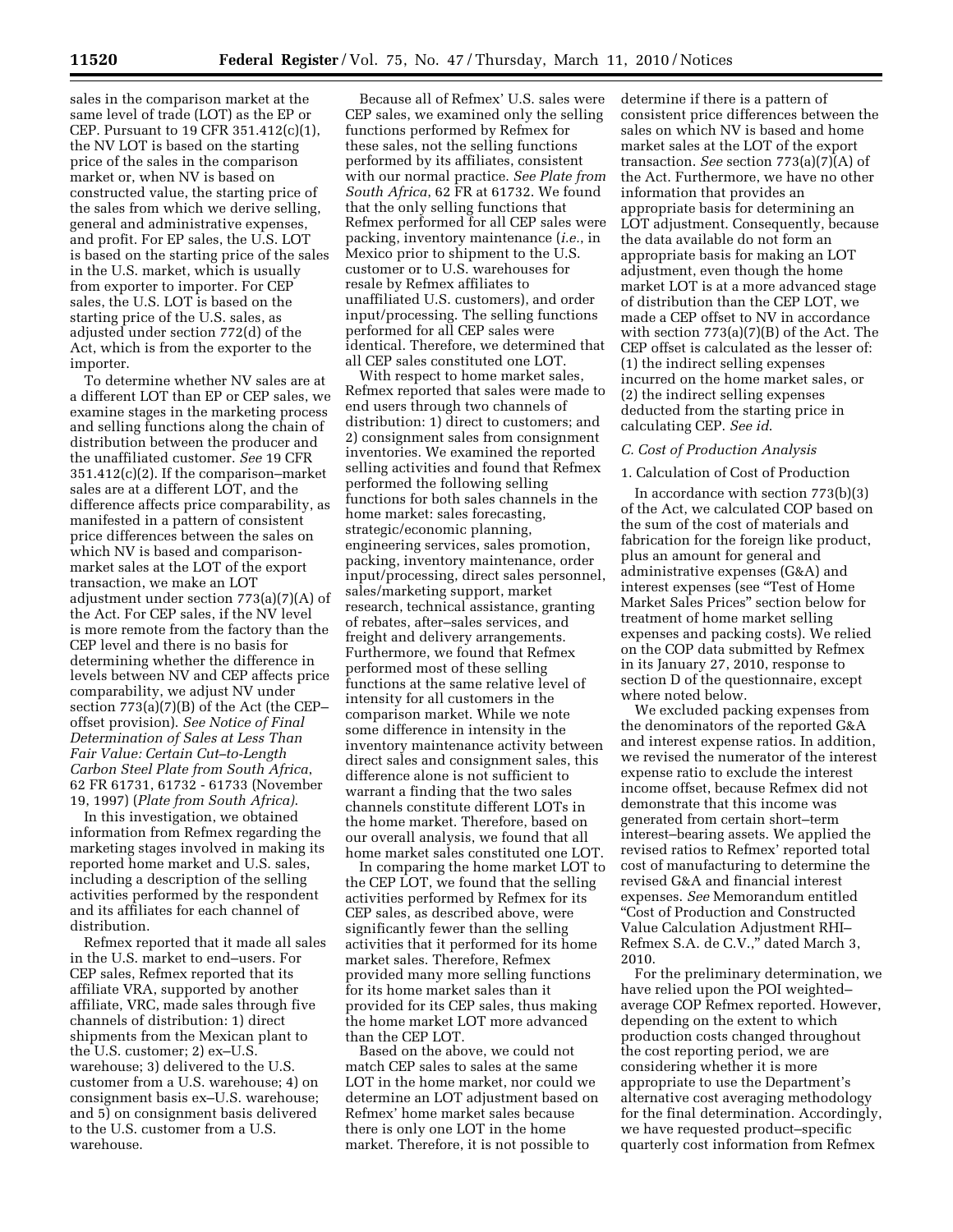for consideration prior to the final determination.

## 2. Test of Home Market Sales Prices

On a product–specific basis, we compared the adjusted weighted– average COP to the home market sales prices of the foreign like product, as required under section 773(b) of the Act, to determine whether the sale prices were below the COP. The sales prices were exclusive of any applicable movement charges, direct and indirect selling expenses, and packing expenses. For purposes of this comparison, we used the COP exclusive of selling and packing expenses.

3. Results of the COP Test Pursuant to section 773(b)(2)(C)(i) of the Act, where less than 20 percent of the respondent's sales of a given product were at prices less than the COP, we do not disregard any below– cost sales of that product because we determined that the below–cost sales were not made in ''substantial quantities.'' Where 20 percent or more of the respondent's sales of a given product during the POI were at prices less than COP, we determine that such sales have been made in ''substantial quantities.'' *See* section 773(b)(2)(C) of the Act. Further, we determine that the sales were made within an extended period of time, in accordance with section 773(b)(2)(B) of the Act, because we examine below–cost sales occurring during the entire POI. In accordance with section 773(b)(2)(D) of the Act, we compare prices to the POI average costs to determine whether the prices permit recovery of costs within a reasonable period of time.

In this case, we found that, for certain specific products, more than 20 percent of Refmex' sales were at prices less than the COP and, in addition, such sales did not provide for the recovery of costs within a reasonable period of time. We, therefore, excluded these sales and used the remaining sales as the basis for determining NV, in accordance with section 773(b)(1) of the Act.

# *D. Calculation of Normal Value Based on Comparison–Market Prices*

We based NV for Refmex on packed, ex–factory or delivered prices to unaffiliated customers in the home market. We made deductions from the starting price, where appropriate, for foreign inland freight and warehousing expenses under section 773(a)(6)(B)(ii) of the Act.

Pursuant to section 773(a)(6)(C)(iii) of the Act and 19 CFR 351.410(b), we made, where appropriate, circumstance–of-sale adjustments for imputed credit expenses and technical

service expenses. We also deducted home market packing costs and added U.S. packing costs, in accordance with sections  $773(a)(6)(A)$  and  $(B)$  of the Act. Finally, we made a CEP offset pursuant to section 773(a)(7)(B) of the Act and 19 CFR 351.412(f). We calculated the CEP offset as the lesser of the indirect selling expenses incurred on the home market sales or the indirect selling expenses deducted from the starting price in calculating CEP.

Refmex reported royalty expenses incurred on home market sales and paid to an affiliate, Refractory Intellectual Property (REFIP) GmbH & Co. KG., of Refmex' parent company, RHI AG. We have disallowed this selling expense claim, as Refmex was unable to demonstrate that the royalty payments made to its affiliate were at arm's length.

### **Currency Conversion**

We made currency conversions into U.S. dollars in accordance with section 773A of the Act and 19 CFR 351.415 based on the exchange rates in effect on the dates of the U.S. sales as certified by the Federal Reserve Bank.

# **Verification**

As provided in section 782(i)(1) of the Act, we intend to verify the information relied upon in making our final determination for Refmex.

#### **Suspension of Liquidation**

In accordance with section  $733(d)(2)$ of the Act, we will direct U.S. Customs and Border Protection (CBP) to suspend liquidation of all entries of bricks from Mexico that are entered, or withdrawn from warehouse, for consumption on or after the date of publication of this notice in the **Federal Register**. We will also instruct CBP to require a cash deposit or the posting of a bond equal to the weighted–average dumping margins, as indicated in the chart below. These suspension–of-liquidation instructions will remain in effect until further notice.

The weighted–average dumping margins are as follows:

| Manufacturer/Exporter                    | Weighted-Average<br>Margin (percent) |
|------------------------------------------|--------------------------------------|
| RHI-Refmex S.A. de<br>C.V.<br>All Others | 54.73<br>54.73                       |

# **All–Others Rate**

Section  $735(c)(5)(A)$  of the Act provides that the estimated ''All Others'' rate shall be an amount equal to the weighted average of the estimated weighted–average dumping margins established for exporters and producers

individually investigated, excluding any zero or *de minimis* margins, and any margins determined entirely under section 776 of the Act. Refmex is the only respondent in this investigation for which the Department calculated a company–specific rate. Therefore, for purposes of determining the all–others rate and pursuant to section 735(c)(5)(A) of the Act, we are using the weighted– average dumping margin calculated for Refmex, as referenced above. *See, e.g., Notice of Final Determination of Sales at Less Than Fair Value: Stainless Steel Sheet and Strip in Coils From Italy*, 64 FR 30750, 30755 (June 8, 1999); and *Notice of Preliminary Determination of Sales at Less Than Fair Value and Postponement of Final Determination: Coated Free Sheet Paper from Indonesia*, 72 FR 30753, 30757 (June 4, 2007), unchanged in *Notice of Final Determination of Sales at Less Than Fair Value: Coated Free Sheet Paper from Indonesia*, 72 FR 60636 (October 25, 2007).

#### **Disclosure**

The Department will disclose to parties the calculations performed in connection with this preliminary determination within five days of the date of publication of this notice. *See* 19 CFR 351.224(b).

# **Postponement of Final Determination and Extension of Provisional Measures**

Section 735(a)(2) of the Act provides that a final determination may be postponed until not later than 135 days after the date of the publication of the preliminary determination if, in the event of an affirmative preliminary determination, a request for such postponement is made by exporters, who account for a significant proportion of exports of the subject merchandise, or in the event of a negative preliminary determination, a request for such postponement is made by the petitioner. The Department's regulations, at 19 CFR 351.210(e)(2), require that requests by respondents for postponement of a final determination be accompanied by a request for extension of provisional measures from a four-month period to not more than six months.

On February 17, 2010, Refmex requested that in the event of an affirmative preliminary determination in this investigation, the Department postpone its final determination by 60 days. At the same time, Refmex requested that the Department extend the application of the provisional measures prescribed under section 733(d) of the Act and 19 CFR 351.210(e)(2), from a four-month period to a six-month period. In accordance